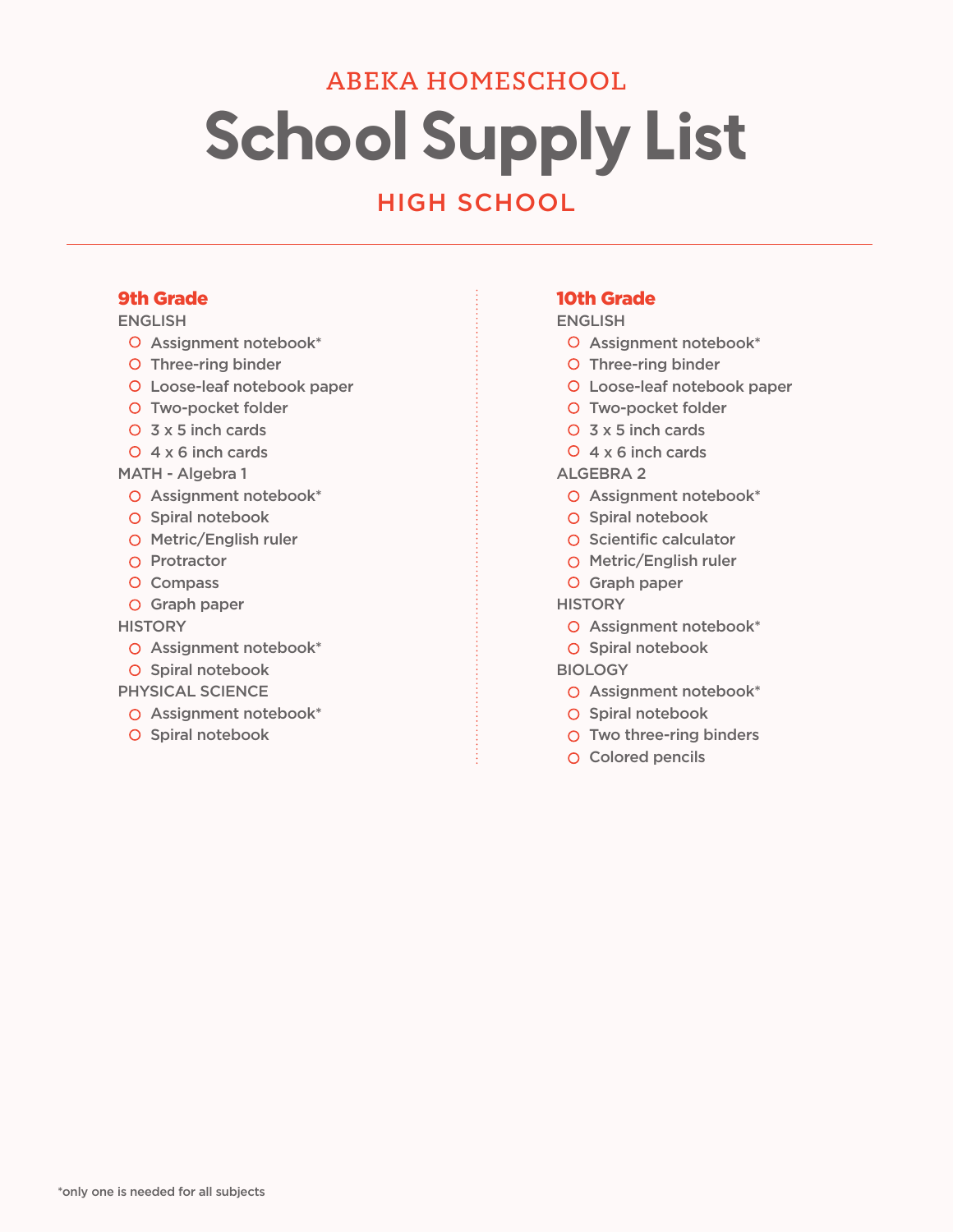# School Supply List ABEKA HOMESCHOOL

# HIGH SCHOOL

### 11th Grade

#### ENGLISH

- O Assignment notebook\*
- O Three-ring binder
- Loose-leaf notebook paper
- O Two-pocket folder
- O 3 x 5 inch cards
- $Q$  4 x 6 inch cards
- O Dictionary
- O Thesaurus

#### PLANE GEOMETRY

- O Assignment notebook\*
- O Notebook paper
- Loose-leaf notebook with 7 dividers
- O Protractor
- O Compass
- O Ruler

#### **HISTORY**

- O Assignment notebook\*
- O Spiral notebook

#### **CHEMISTRY**

- O Assignment notebook\*
- O Spiral notebook
- O Scientific calculator

## 12th Grade

#### ENGLISH

- O Assignment notebook\*
- O Three-ring binder
- Loose-leaf notebook paper
- O Two-pocket folder
- 3 x 5 inch cards
- $Q$  4 x 6 inch cards
- O Dictionary
- O Thesaurus

#### PRECALCULUS

- O Spiral notebook
	- (for class notes and homework)
- O Assignment notebook\*
- O Scientific calculator

## **ECONOMICS**

- O Assignment notebook\*
- O Spiral notebook
- GOVERNMENT
- O Assignment notebook\*
- O Spiral notebook

#### **PHYSICS**

- O Assignment notebook\*
- O Spiral notebook
- O Scientific calculator